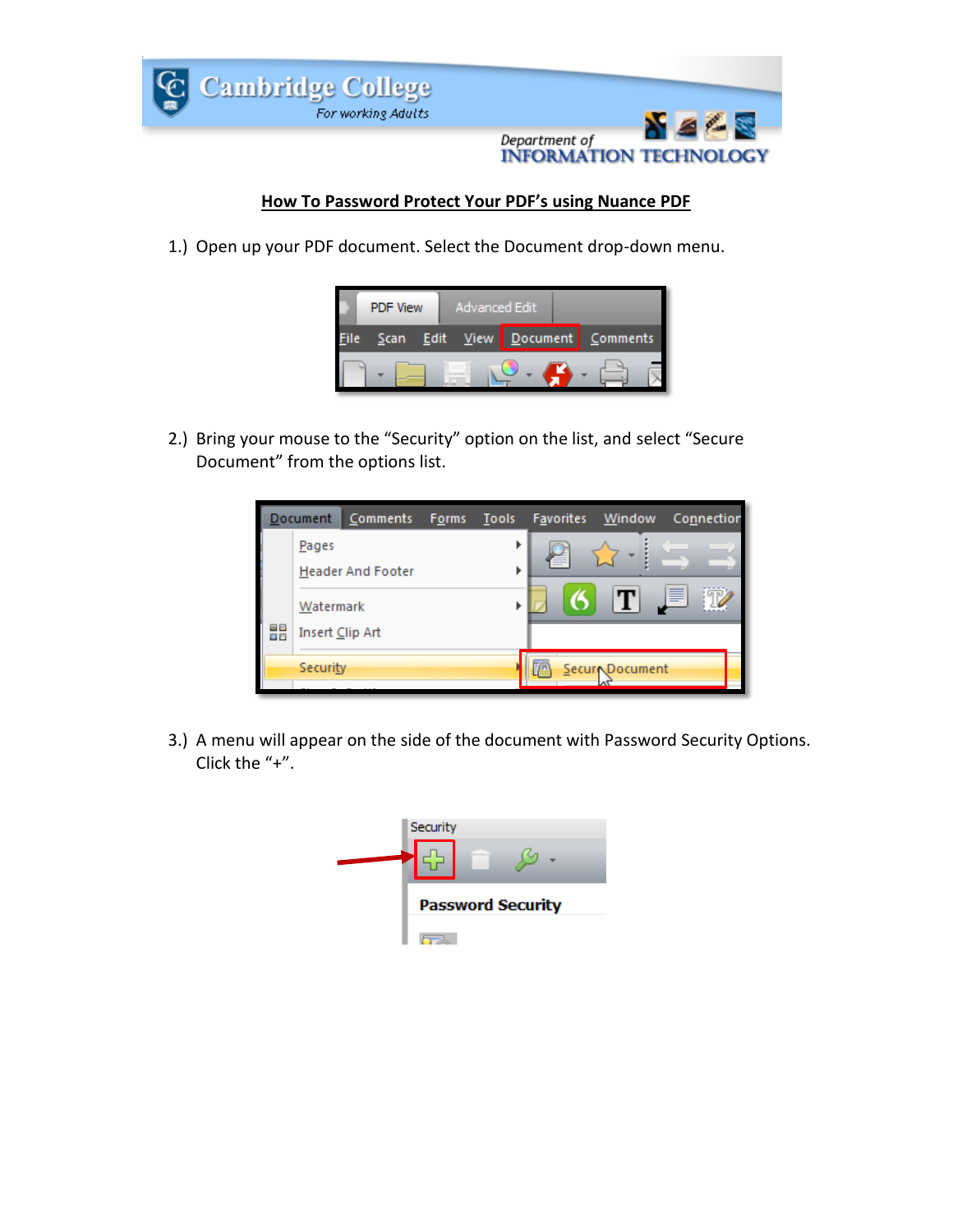4.) A window will open for you to create a New Security Scheme. Submit details on the Scheme name and Description. Then, click Next.

| New Security Scheme |                                            |          | 25                  |
|---------------------|--------------------------------------------|----------|---------------------|
| General settings    |                                            |          |                     |
|                     | $\sqrt{ }$ Save these settings as a scheme |          |                     |
| Scheme Name:        |                                            |          | Max. 25 characters  |
| Description:        |                                            | Ä        | Max. 250 characters |
| Appearance          | Use custom appearance                      | Preview: |                     |
|                     | Select                                     |          |                     |
| Cancel              |                                            |          | Next ><br>$<$ Back  |

5.) You will be prompted to select the Security Type. Please select "Use password", and make sure that "Save password with scheme" is selected. Then, click Next.

| 23<br><b>Editing a Security Scheme</b>                                                                        |  |  |  |
|---------------------------------------------------------------------------------------------------------------|--|--|--|
| Security type                                                                                                 |  |  |  |
| © Use password                                                                                                |  |  |  |
| Require a password when opening a document or restrict document rights.                                       |  |  |  |
| V Save password with scheme                                                                                   |  |  |  |
| Use public key certificates                                                                                   |  |  |  |
| You can use someone's public key certificate to encrypt documents so that<br>only they may open the document. |  |  |  |
| Ask for recipients when applying this scheme                                                                  |  |  |  |
| Cancel<br>$Back$<br>Next >                                                                                    |  |  |  |